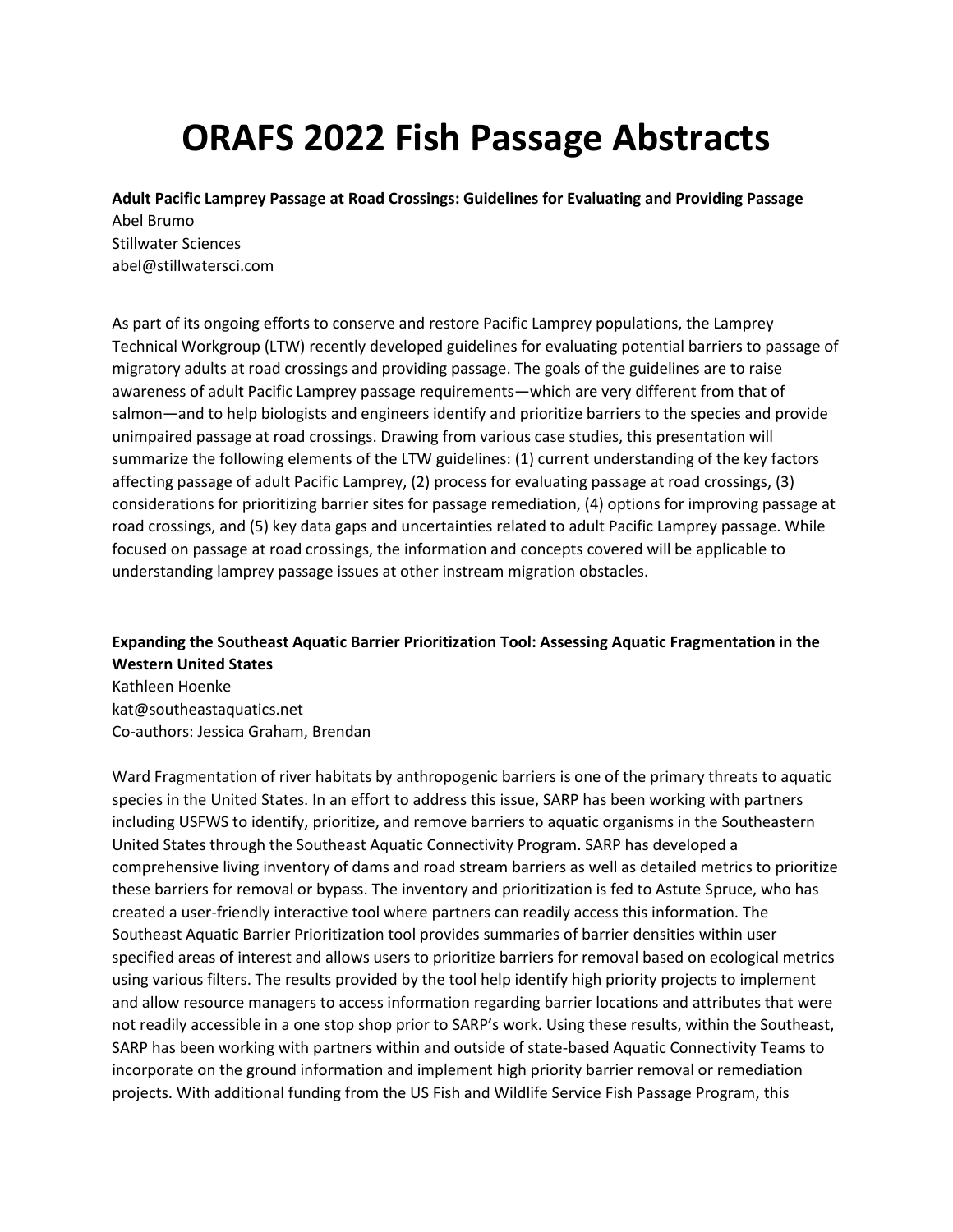inventory and tool will be expanded using available data into an additional 12 western states, including Oregon, over the next three years.

#### **State of Oregon Fish Passage Design Rules --- Revision Update ---**

Greg Apke Oregon Department of Fish and Wildlife greg.d.apke@odfw.oregon.gov

The Oregon Department of Fish and Wildlife (ODFW) Administers the state's fish passage policy and administrative rules. ODFW is in the process of revising these rules, in particular the state's fish passage design criteria. This presentation will provide an update on the rule revision process and will highlight some of the important fish passage design changes being considered by the state.

#### **Stream road crossings in the Pacific Northwest – what's missing and how to find it**

Emily Heaston USGS, Forest and Rangeland Ecosystem Science Center eheaston@usgs.gov Co-authors: Jason Dunham, Christine Hirsch

Road networks are a constant presence of human infrastructure in Pacific Northwest ecosystems. Maintaining and inventorying stream-road crossings is a management priority due to how impactful road networks are on stream systems. Roads influence streams in a variety of ways, including changing stream flows, increasing fine sediment loads, altering stream nutrient concentrations, and decreasing stream habitat connectivity for aquatic organisms like native fishes. Currently there are a variety of agency datasets inventorying stream-road crossings in the region. These databases facilitate prioritization of where to spend time and money when maintaining or replacing stream road crossings that are barriers to native fish passage or are in danger of failing to support natural hydrologic and geomorphic processes and road infrastructure. Even with all the crossings included in these established datasets, there are still hundreds if not thousands of stream-road crossings that are not documented. Some crossings we know exist but have not yet been surveyed, while other crossings have not been recorded in any database. Our objective is to create a usable and accessible peer reviewed, publicly available, dataset and an accompanying stream-road crossing assessment survey using a tested feature mapping platform. Recently, the flow permanence survey and dataset FLOwPER was established to provide a quick and accessible field survey utilizing mobile data collection to map flow to an online hosted feature layer. This effort was very successful with nearly 10,000 flow permanence observations collected in three years and we anticipate it will be an accessible platform for establishing a stream-road crossing survey. Our current project will review data collected as part of stream-road crossing surveys for stream habitat and/or road management efforts to ensure that we develop a survey protocol that meets management needs while being transferable across existing stream-road crossing datasets.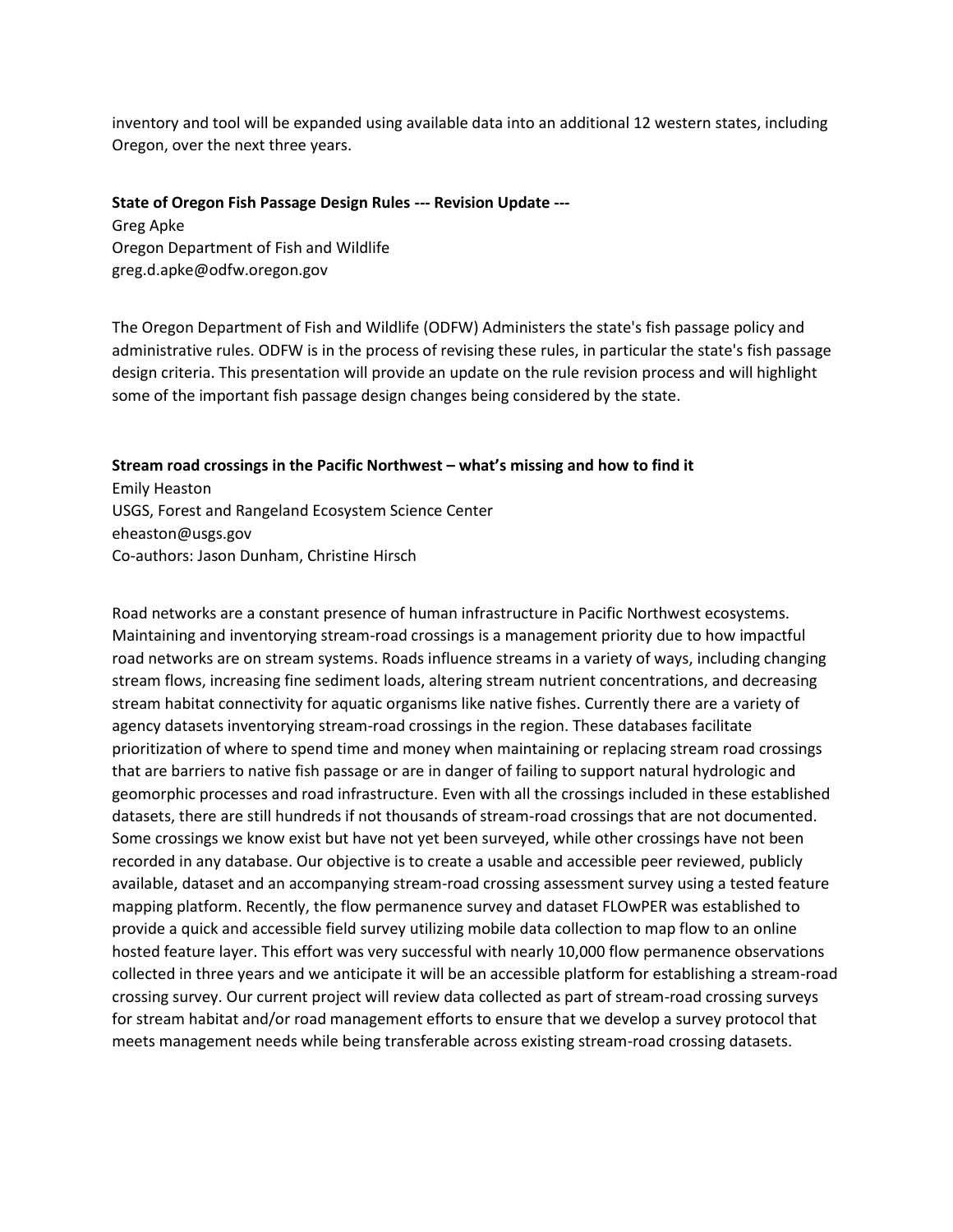## **Salmon SuperHwy – Reconnecting Fish Habitat and Communities at a Landscape Scale**

Sarah Zwissler Trout Unlimited sarah.zwissler@tu.org Co-authors: James Capurso, Dave Heller, Amy Horstman

Since 2010, a collaborative partnership has been working in the Tillamook-Nestucca subbasin under a national pilot uses a landscape scale, strategic approach to focus efforts to increase habitat connectivity, improve road-stream crossings, and increase climate resiliency in aquatic and transportation networks that benefit fish and wildlife species, as well as local communities. The project area encompasses the Tillamook Bay, Nestucca, and Sand Lake watersheds along the Northern Oregon Coast in Tillamook County. Salmon SuperHwy partners collaborate to provide technical expertise and leverage funding to work with public and private landowners to complete a portfolio of high priority fish migration barrier projects that provide the biggest habitat benefits for the funding investment. Using a strategic, scaled approach designed to maximize benefits and minimize costs, this unique community partnership developed a portfolio of 93 priority projects that will restore access to almost 180 miles of blocked habitat throughout six major salmon and steelhead rivers of Oregon's North Coast. Their completion will reconnect at least 95% of historic habitat for each species, reduce chronic flooding, improve recreation opportunities, and stimulate the local economy. Since 2012, Salmon SuperHwy partners have implemented 43 fish passage barrier removal projects, reconnecting over 115 miles of habitat, and leveraging \$16 million of federal, state, local, and private funding. Nationally renowned for its salmon and dairy production, Tillamook County is comprised largely of federal, state, and industrial forest lands (92%) which interface with small woodlot forest land, residential, rural residential, and agricultural ownerships in the lowlands. The heavily forested mid and upper watersheds provide spawning and rearing habitat for native fish species including cutthroat and steelhead trout, coho, chinook, and chum salmon and lamprey. The lowlands are intensively used for agriculture, primarily for dairy production. A strong tradition of local habitat work, rich salmon and steelhead recovery potential, and experienced local capacity united public agencies, private non profit organizations, and the community at large into the Salmon SuperHwy Partnership.

#### **Lessons from Reuniting an Old Growth Drainage: North Creek Aquatic Passage Project**

Leah Tai US Forest Service leah.tai@usda.gov Co-authors: Evan Hayduk, Adriana Morales, Conrad Gowell, Cole Smith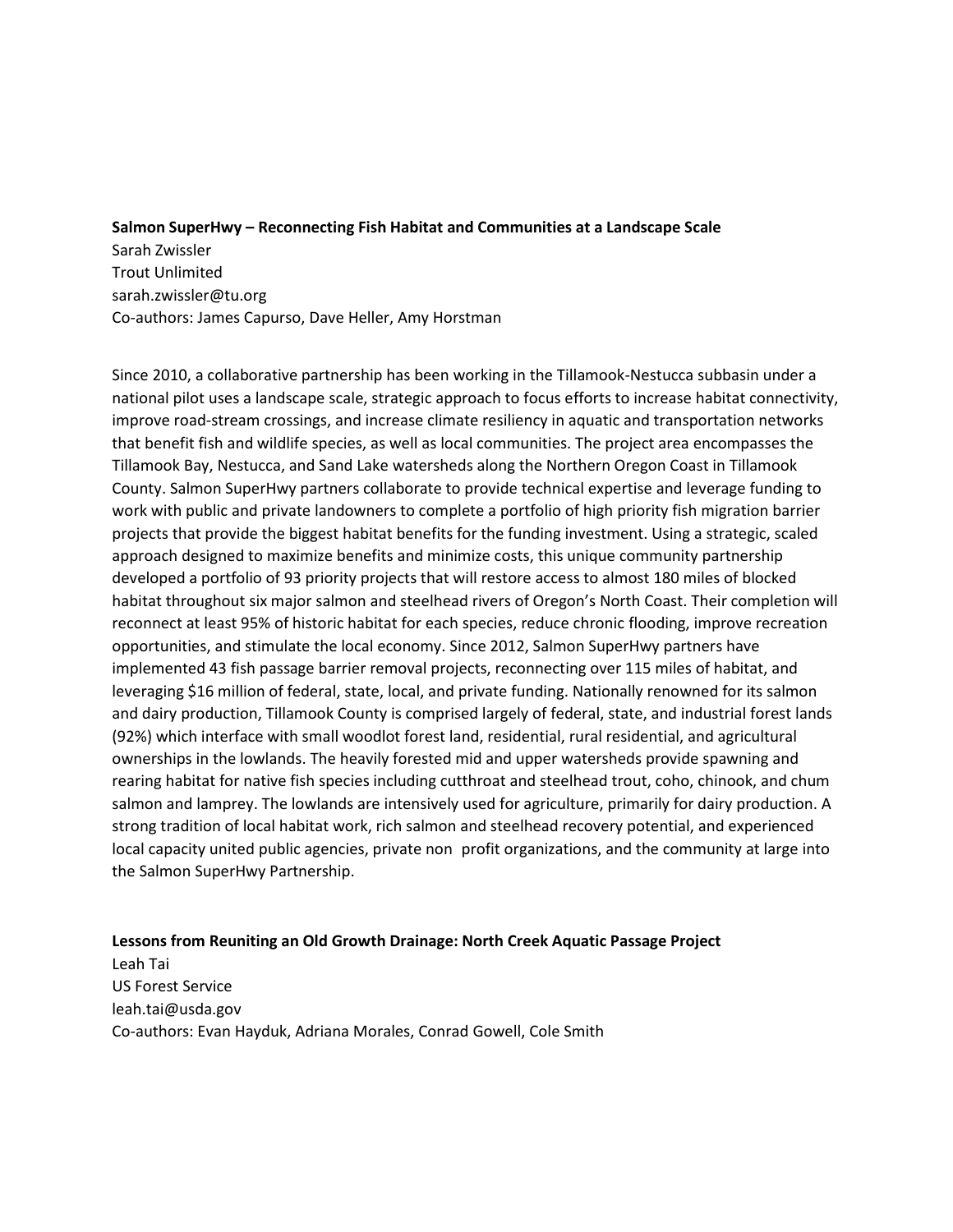The North Creek Aquatic Organism Passage (AOP) Project reconnected 13 miles of fish habitat; providing an anadromous migration corridor for Oregon Coastal ESU Coho Salmon, Chinook Salmon, Steelhead DPS, Coastal Cutthroat, Pacific Lamprey, and Freshwater Mussels. The 4.4. sq mile North Creek drainage is situated on the Siuslaw National Forest and comprised primarily of old growth forest. It is a tributary of Drift Creek within the Siletz Watershed on the North Central Oregon Coast and contributes to one of the only tribal fishing sites left on the Oregon Coast. This unique watershed gets over 150 inches of rain annually and is one of the few locations in the western coast range with igneous geology. Cool summer stream temperatures along with quality riparian habitat contribute to excellent upstream aquatic conditions, creating the impetus for this major project. The objectives of the project were to install an AOP structure, improve hydrologic and fluvial processes, provide streambank stabilization, and protect the FS road for public safety. The historic 62- year-old 11' corrugated metal pipe and degraded concrete weirs were a hydraulic barrier to aquatic passage and a significant impediment for sediment and large wood transport into Drift Creek. In 2019 the project removed these legacy structures and installed a 50' wide open bottom arch culvert and over 300' of streambed simulation. Revegetation of the adjacent road slope that provides sole access to a large camp facility and recreational access to Drift Creek was also completed. Observational results by winter of 2019-20 documented spawning fish seen in formerly degraded habitat downstream, within the culvert structure, and upstream. Lessons learned relate to wide-spread partnering and funding to complete the \$1.1 million project, design to capture reference conditions in a human-altered landscape, contractor services, water and rock management during onthe-ground implementation, and ongoing site monitoring and review.

### **Whiskey Creek Culvert Replacement**

Christian Jilek ODOT Christian.Jilek@odot.state.or.us

The previous Whiskey Creek culvert was a 60 inch corrugated metal culvert that was undersized causing periodic flooding of OR244. Furthermore, the previous culvert was a velocity barrier to fish passage during high flows and had a foot jump height barrier to juvenile passage during low flows. This culvert was listed as "high priority" on the 2017 ODFW Statewide Fish Passage Priority list for replacement. The project replaced the existing culvert with a much larger stream crossing (concrete box culvert) that provides full, year-round fish passage and meets the fluvial standards of the National Marine Fisheries Service (NMFS) and Unites States Fish and Wildlife Service (USFWS). Whiskey Creek is a tributary of the Grande Ronde River and contains ESA-listed Snake River Basin (SRB) steelhead and is designated critical habitat. Replacing the existing culvert in 2020 improved fish access to 15.61 miles of SRB steelhead habitat above the culvert. The existing culvert is at the confluence of the Grande Ronde River which contains ESA-listed SRB steelhead, Snake River spring/summer run Chinook salmon, Columbia Basin bull trout, and is designated critical habitat for those species. Realignment of the new culvert required the creation of a new upstream channel for approximately 450 feet above the new culvert inlet. The previous stream channel of Whiskey Creek went dry in the summer. This new channel contains water year-round and provides much needed off-channel habitat for fish that inhabit the Upper Grande Ronde River Basin. Project coordination and partnerships included the Confederated Tribes of the Umatilla Indian Reservation, NMFS, USFWS, Department of State Lands, Corps of Engineers, and the Oregon Department of Fish and Wildlife.